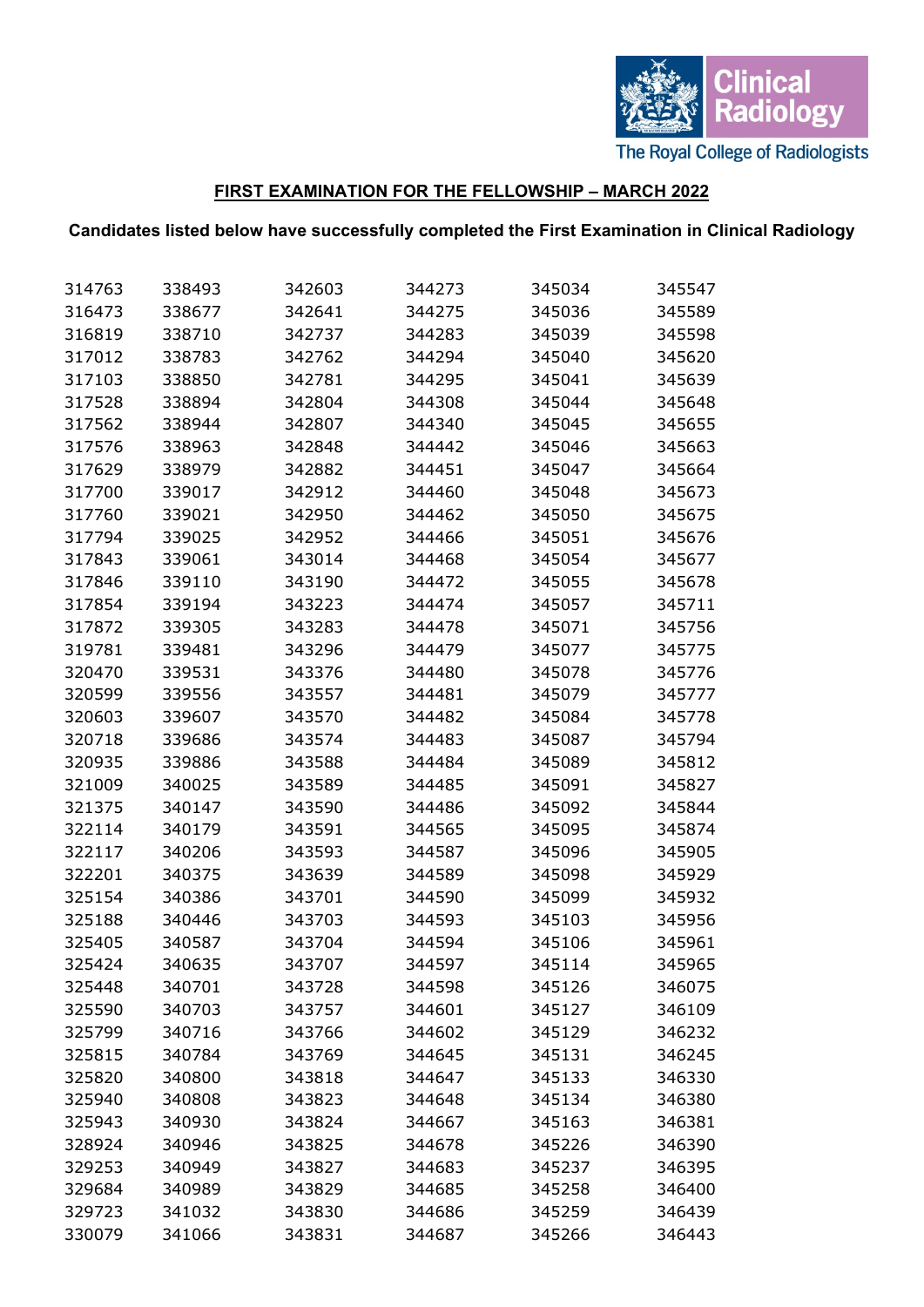| 330297 | 341159 | 343832 | 344750 | 345267 | 346546 |
|--------|--------|--------|--------|--------|--------|
| 330361 | 341175 | 343833 | 344786 | 345275 | 346673 |
| 330630 | 341318 | 343834 | 344794 | 345278 | 346982 |
| 331726 | 341333 | 343836 | 344798 | 345280 | 347449 |
| 331874 | 341382 | 343837 | 344810 | 345291 | 347469 |
| 331981 | 341390 | 343838 | 344823 | 345297 | 347479 |
| 333926 | 341439 | 343867 | 344879 | 345307 | 347575 |
| 334101 | 341468 | 343875 | 344880 | 345311 | 347580 |
| 334310 | 341471 | 343943 | 344883 | 345313 | 347608 |
| 335360 | 341604 | 343950 | 344897 | 345323 | 347685 |
| 335575 | 341649 | 343951 | 344898 | 345335 | 347695 |
| 335839 | 341650 | 343967 | 344899 | 345338 | 347704 |
| 336541 | 341663 | 343977 | 344904 | 345347 | 347705 |
| 336569 | 341688 | 344064 | 344919 | 345354 | 347706 |
| 336604 | 341693 | 344071 | 344921 | 345374 | 347712 |
| 336743 | 341708 | 344079 | 344922 | 345400 | 347766 |
| 337721 | 341711 | 344081 | 344924 | 345422 | 347770 |
| 337740 | 341730 | 344085 | 344925 | 345441 | 347799 |
| 337792 | 341742 | 344095 | 344930 | 345461 | 347801 |
| 337888 | 341758 | 344099 | 344947 | 345483 | 347837 |
| 337922 | 341778 | 344100 | 344948 | 345484 | 347855 |
| 337929 | 341881 | 344103 | 344951 | 345487 | 347950 |
| 337980 | 341973 | 344107 | 344981 | 345488 | 347951 |
| 337988 | 342009 | 344122 | 344986 | 345496 | 348012 |
| 338175 | 342019 | 344123 | 344998 | 345514 | 348013 |
| 338184 | 342032 | 344173 | 345000 | 345515 |        |
| 338201 | 342106 | 344192 | 345014 | 345517 |        |
| 338222 | 342122 | 344255 | 345016 | 345520 |        |
| 338234 | 342236 | 344265 | 345020 | 345521 |        |
| 338296 | 342272 | 344266 | 345025 | 345525 |        |
| 338410 | 342429 | 344267 | 345026 | 345527 |        |
| 338418 | 342519 | 344270 | 345029 | 345541 |        |

## **The candidates listed below were successful in the modules indicated**

|         | Physics |
|---------|---------|
| Anatomy |         |
| Anatomy |         |
| Anatomy |         |
| Anatomy |         |
| Anatomy |         |
| Anatomy |         |
| Anatomy |         |
| Anatomy |         |
| Anatomy |         |
| Anatomy |         |
| Anatomy |         |
| Anatomy |         |
|         |         |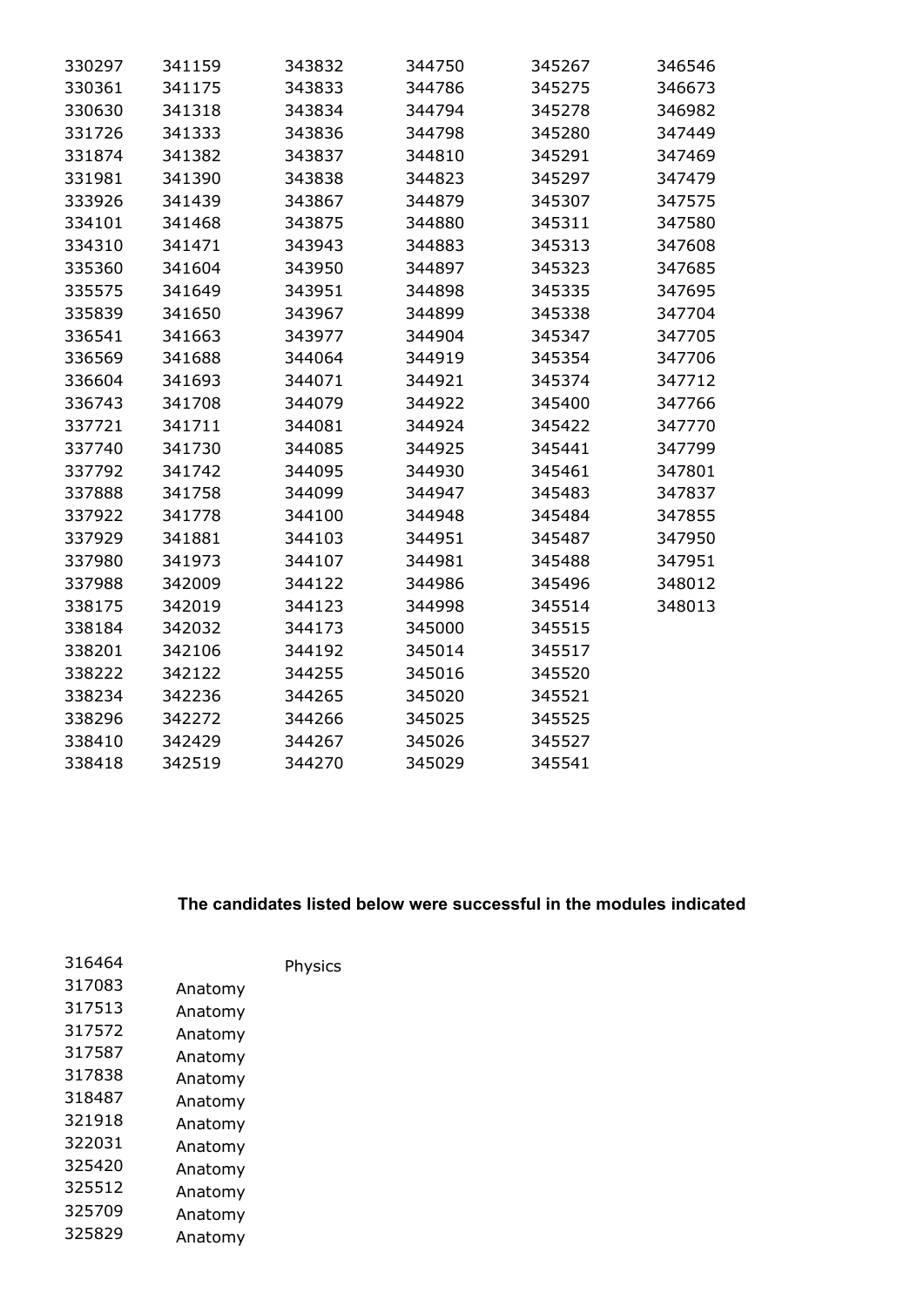| 326067 | Anatomy |         |
|--------|---------|---------|
| 330241 | Anatomy |         |
| 331563 | Anatomy |         |
| 336551 | Anatomy |         |
| 337109 | Anatomy |         |
| 337482 | Anatomy |         |
| 337756 | Anatomy |         |
| 337913 |         | Physics |
| 337984 |         |         |
| 338138 | Anatomy |         |
| 338769 | Anatomy |         |
| 338893 | Anatomy |         |
| 338990 | Anatomy |         |
| 339120 | Anatomy |         |
| 339130 | Anatomy |         |
| 339286 | Anatomy |         |
| 339341 | Anatomy |         |
| 339358 | Anatomy |         |
|        |         | Physics |
| 339396 | Anatomy |         |
| 339427 | Anatomy |         |
| 339451 | Anatomy |         |
| 339735 | Anatomy |         |
| 339815 | Anatomy |         |
| 339911 | Anatomy |         |
| 339912 | Anatomy |         |
| 339980 | Anatomy |         |
| 340313 | Anatomy |         |
| 340655 | Anatomy |         |
| 340714 | Anatomy |         |
| 340765 |         | Physics |
| 340984 | Anatomy |         |
| 341013 | Anatomy |         |
| 341087 | Anatomy |         |
| 341140 | Anatomy |         |
| 341291 | Anatomy |         |
| 341557 | Anatomy |         |
| 341615 | Anatomy |         |
| 341656 | Anatomy |         |
| 341671 | Anatomy |         |
| 341812 | Anatomy |         |
| 341923 |         | Physics |
| 341931 | Anatomy |         |
| 341934 | Anatomy |         |
| 341960 | Anatomy |         |
| 341996 | Anatomy |         |
| 342016 | Anatomy |         |
| 342056 | Anatomy |         |
| 342058 | Anatomy |         |
| 342085 | Anatomy |         |
| 342116 |         |         |
| 342188 | Anatomy |         |
| 342220 | Anatomy |         |
| 342237 | Anatomy |         |
|        | Anatomy |         |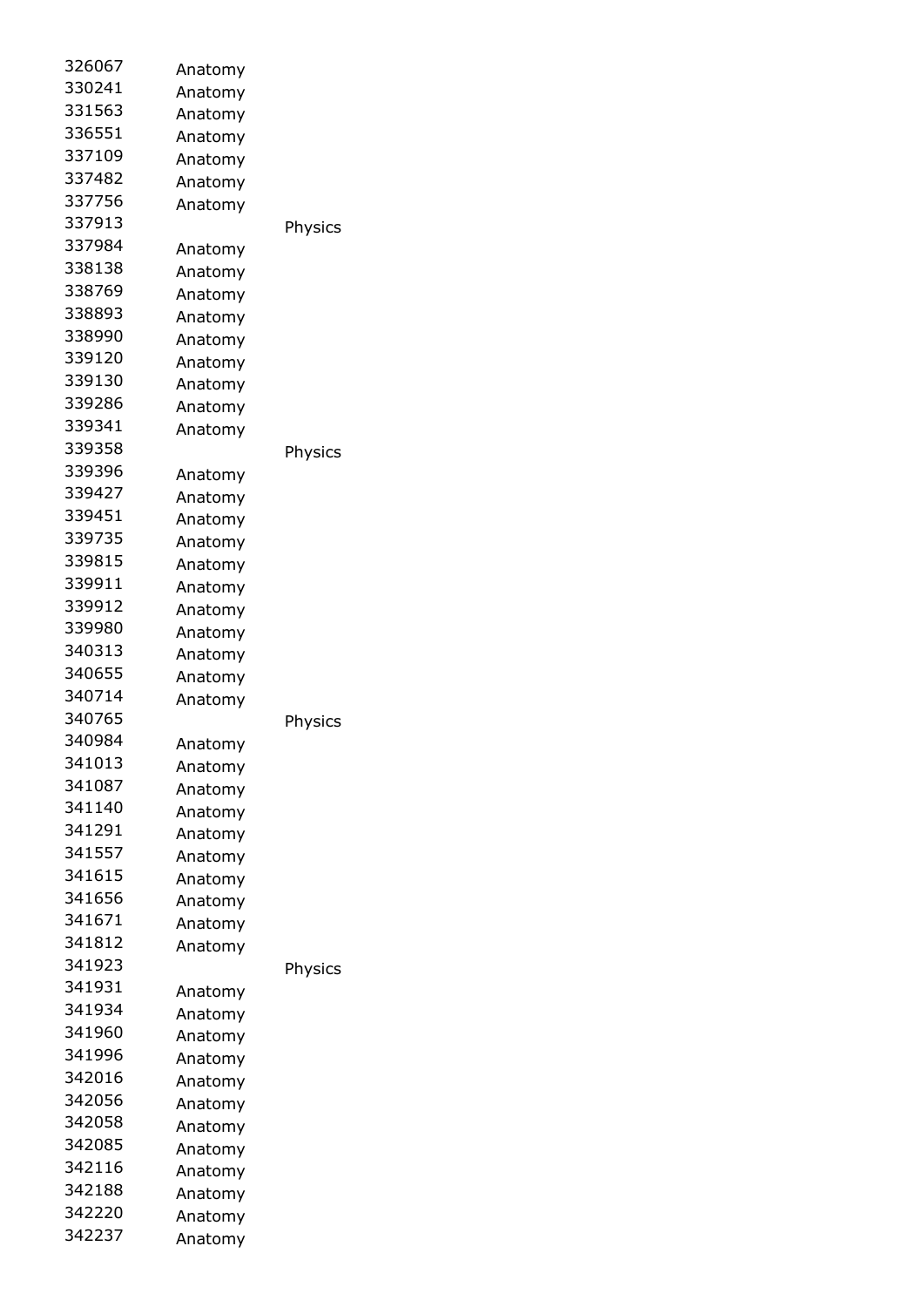| Anatomy |                                                                                                                                                                                                                                                                      |
|---------|----------------------------------------------------------------------------------------------------------------------------------------------------------------------------------------------------------------------------------------------------------------------|
| Anatomy |                                                                                                                                                                                                                                                                      |
|         | Physics                                                                                                                                                                                                                                                              |
|         | Physics                                                                                                                                                                                                                                                              |
|         |                                                                                                                                                                                                                                                                      |
|         | Physics                                                                                                                                                                                                                                                              |
|         |                                                                                                                                                                                                                                                                      |
|         |                                                                                                                                                                                                                                                                      |
|         | Physics                                                                                                                                                                                                                                                              |
|         |                                                                                                                                                                                                                                                                      |
|         | Physics                                                                                                                                                                                                                                                              |
|         |                                                                                                                                                                                                                                                                      |
|         |                                                                                                                                                                                                                                                                      |
|         |                                                                                                                                                                                                                                                                      |
|         |                                                                                                                                                                                                                                                                      |
|         |                                                                                                                                                                                                                                                                      |
|         | Physics                                                                                                                                                                                                                                                              |
|         | Physics                                                                                                                                                                                                                                                              |
|         |                                                                                                                                                                                                                                                                      |
|         |                                                                                                                                                                                                                                                                      |
|         |                                                                                                                                                                                                                                                                      |
| Anatomy |                                                                                                                                                                                                                                                                      |
| Anatomy |                                                                                                                                                                                                                                                                      |
| Anatomy |                                                                                                                                                                                                                                                                      |
| Anatomy |                                                                                                                                                                                                                                                                      |
| Anatomy |                                                                                                                                                                                                                                                                      |
| Anatomy |                                                                                                                                                                                                                                                                      |
|         |                                                                                                                                                                                                                                                                      |
|         |                                                                                                                                                                                                                                                                      |
|         | Physics                                                                                                                                                                                                                                                              |
|         |                                                                                                                                                                                                                                                                      |
|         |                                                                                                                                                                                                                                                                      |
|         |                                                                                                                                                                                                                                                                      |
|         |                                                                                                                                                                                                                                                                      |
|         |                                                                                                                                                                                                                                                                      |
|         |                                                                                                                                                                                                                                                                      |
|         |                                                                                                                                                                                                                                                                      |
|         | Physics                                                                                                                                                                                                                                                              |
|         |                                                                                                                                                                                                                                                                      |
|         |                                                                                                                                                                                                                                                                      |
|         |                                                                                                                                                                                                                                                                      |
|         |                                                                                                                                                                                                                                                                      |
|         | Physics                                                                                                                                                                                                                                                              |
|         |                                                                                                                                                                                                                                                                      |
|         | Physics                                                                                                                                                                                                                                                              |
| Anatomy |                                                                                                                                                                                                                                                                      |
| Anatomy |                                                                                                                                                                                                                                                                      |
| Anatomy |                                                                                                                                                                                                                                                                      |
|         | Physics                                                                                                                                                                                                                                                              |
|         | Physics                                                                                                                                                                                                                                                              |
|         | Physics                                                                                                                                                                                                                                                              |
| Anatomy |                                                                                                                                                                                                                                                                      |
|         | Physics                                                                                                                                                                                                                                                              |
|         | Physics                                                                                                                                                                                                                                                              |
|         |                                                                                                                                                                                                                                                                      |
|         | Anatomy<br>Anatomy<br>Anatomy<br>Anatomy<br>Anatomy<br>Anatomy<br>Anatomy<br>Anatomy<br>Anatomy<br>Anatomy<br>Anatomy<br>Anatomy<br>Anatomy<br>Anatomy<br>Anatomy<br>Anatomy<br>Anatomy<br>Anatomy<br>Anatomy<br>Anatomy<br>Anatomy<br>Anatomy<br>Anatomy<br>Anatomy |